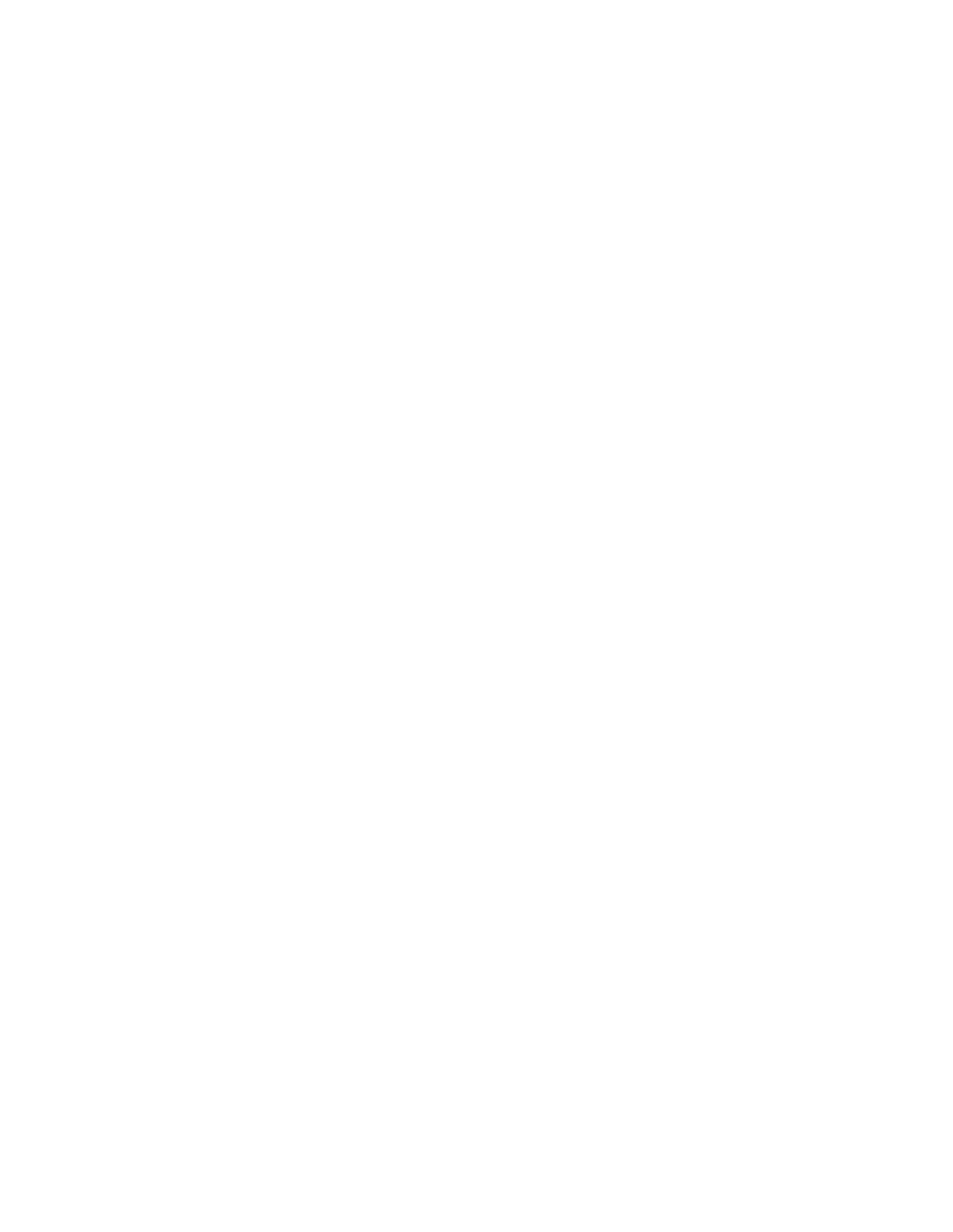## **Editorial Team**

#### **Chief Editor:**

Denise Gaspard-Richards, The University of the West Indies.

#### **Editor:**

Schuyler Esprit, The University of the West Indies.

#### **Book/Media Reviews Editor:**

TBA, The University of the West Indies.

#### **Editorial Board:**

Tony Carr, University of Cape Town, South Africa Lawrence Carrington, University of Guyana Laura Czerniewicz, University of Cape Town, South Africa Patrick Danaher, University of Southern Queensland, Australia Sir John Daniel, Council for Higher Education Accreditation, USA Peter Day, University of Brighton, UK John Dekkers, Central Queensland University, Australia E. Nigel Harris, The University of the West Indies, Jamaica, West Indies (Retired) David Jones, Central Queensland University, Australia Wanjira Kinuthia, Georgia State University, USA Cisco Magagula, University of Swaziland, Swaziland Hilary Perraton, Von Hugel Institute, St Edmund's College, University of Cambridge, UK Ravinder Rena, University of the Western Cape, Cape town, South Africa Val Samonis, Institute for New Economic Thinking, NYC, USA and Royal Roads University, Canada Greg Shaw, Charles Darwin University, Australia Xinghuo Yu, Royal Melbourne Institute of Technology University, Melbourne, Australia. Wal Taylor, The University of the West Indies, Barbados.

#### **Review Board:**

Imoro Braimah, Kwame Nkrumah University of Science and Technology, Kumasi, Ghana Elly Broos, Netherlands Defence Academy, The Netherlands Ugur Demiray, Anadolu University, Turkey Robyn Henderson, University of Southern Queensland, Australia Kathy Jackson, The Pennsylvania State University, USA Sarah Jones, BERA, ALT, AACE, CP Squared, United Kingdom Michail Kalogiannakis, University of Crete, Greece Don Krug, University of British Columbia, Canada Valerie Lopes, Seneca College of Applied Arts and Technology, Toronto, Canada Ann MacCann, retired from Centre for Learning Innovation, NSW, Australia Machdel Matthee, Machdel Catharina Matthee, University of Pretoria, South Africa Veronica McGowan, Southwestern Oklahoma State University, USA Barry Natusch, Nihon University, Tokyo, Japan Edwin Oloo, Ministry of Education, Nairobi, Kenya Krassie Petrova, Auckland University of Technology, New Zealand Robert Petrulis, EPRE Consulting LLC Fernando Ramos, University of Aveiro, Portugal Camilius Sanga, Sokoine University of Agriculture, Tanzania Michael Sankey, University of Southern Queensland, Australia Julius T. Nganji, University of Ottawa, Canada Kok Eng Tan, Universiti Sains Malaysia John Thompson, Buffalo State College, USA Clayton R Wright, Higher Education Adviser, Canada Xiuwen Wu, National-Louis University, USA

#### **Peer Review Panel:**

Stephen Adu Gyamfi, Catholic University College of Ghana;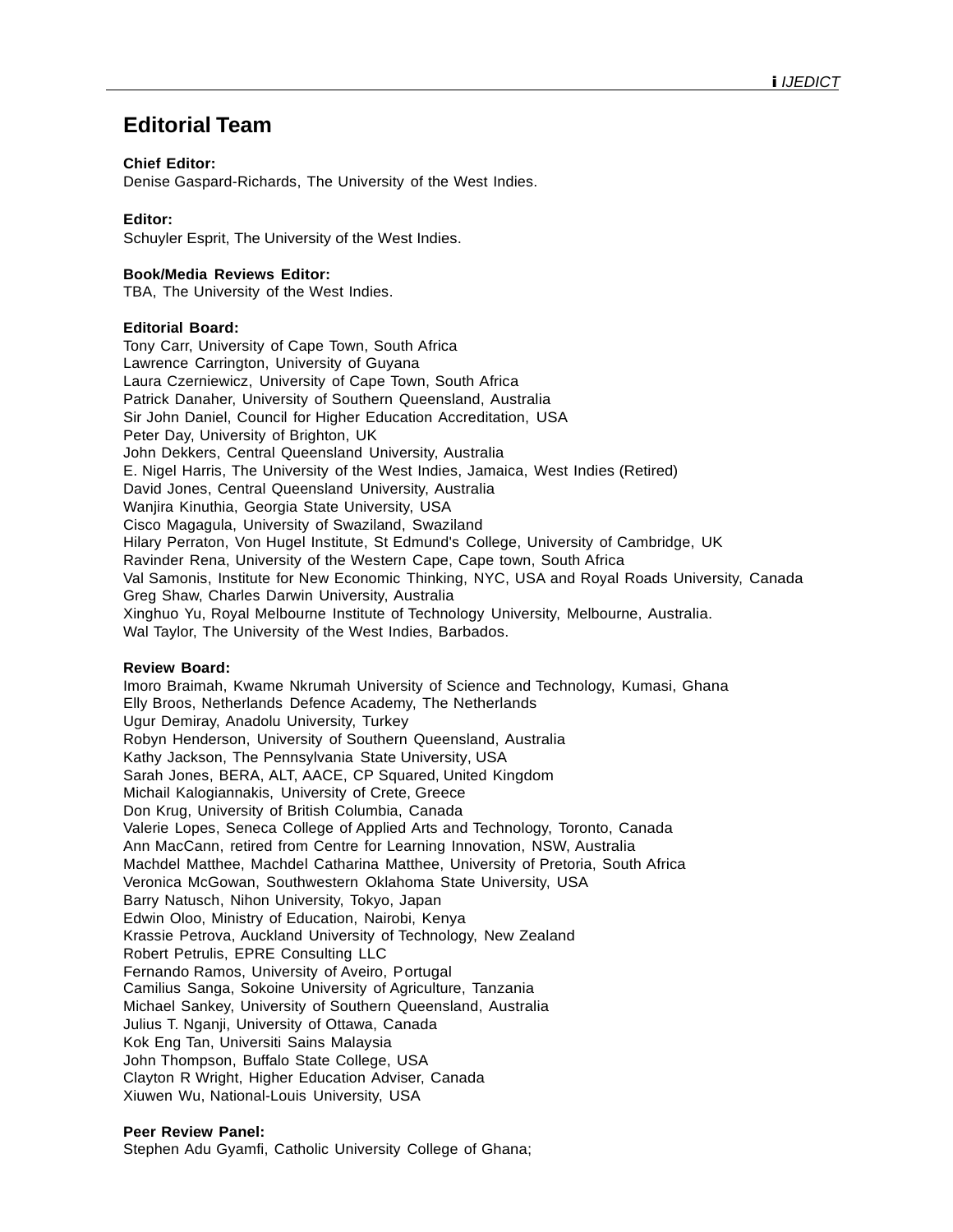Ebenezer Afarikumah, Accra Institute of Technology, Ghana/Open University Malaysia; Muhammad Tanveer Afzal, Allama Iqbal Open University, Islamabad, Pakistan; Majid Al-Khataybeh, Mutah University, Jordan; Margarida Almeida, University of Aveiro, Portugal; C Annamalai, SEAMEO RECSAM, Penang, Malaysia; Aslam Ansari, G B Pant University of Ag. & Tech. Uttaranchal, India; Vasudeva Aravind, Pennsylvania, USA; Raman Arumugam, University Utara Malaysia; Thomas Assan, North West University, South Africa; Crispen Bhukuvhani, Bindura University of Science Education, Zimbabwe; Sutapa Bose, IGNOU, India; Russell Butson, Higher Education Development Centre, Otago University, New Zealand; Las Johansen Caluza, Leyte Normal University, Philippines; Hong Chen, Old Dominion University, USA; Ngoni Chipere, The University of the West Indies, Barbados; Robert Corderoy, University of Wollongong, NSW, Australia; John Paul Dela Rosa, Philippine Normal University, Philippines; J. Tim Denny, UNESCO Bangkok, Thailand; Crispen Dirwai, University of Zimbabwe, Zimbabwe; Thato Foko, CSIR Meraka Institute, South Africa; Bob Fox, University of Hong Kong, Hong Kong, SAR, China; Gerald Goh, Faculty of Business, Multimedia University, Malaysia; Malliga Govindasamy, Teacher Education Institute, Johor Bahru, Malaysia; John Griffin, Consultant, Oklahoma, USA; Emerson Jackson, University of Birmingham, UK; Rozinah Jamaludin, Universiti Sains Malaysia, Malaysia; Haijun Kang, Kansas State University, USA; Ah Choo Koo, Multimedia University, Malaysia; Manish Kumar, University of North Carolina at Chapel Hill, USA; Okanlade Lawal-Adebowale, University of Agriculture, Abeokuta, Ogun State Nigeria; Maria Cristina Paniago Lopes, Universidade Católica Dom Bosco, Brazil; Kelvin Man-fung Lo, Hong Kong Polytechnic University, Hong Kong; David Mathew, University of Bedfordshire, UK; Ton Mooij, Radboud Universiteit Nijmegen, The Netherlands; Salomé Morais, Polytechnic Institute of Viseu, Portugal; Sourav Mukhopadhyay, University of Botswana; Johnnie Muwanga-Zake, Cavendish University, Uganda; Martin O'Brien, University of Wollongong, Australia; Nwachukwu Ololube, University of Helsinki, Finland; Stamatis Papadakis, University of Crete, Greece; John Pima, Coventry University, UK; Sarah Pouezevara, RTI International, USA; Puthira Prathap, Sugarcane Breeding Institute, Indian Council of Agricultural Research, India; Juliana Raffaghelli, Institute of Educational Technologies, National Research Council, Italy; T Ramayah, Universiti Sains Malaysia, Malaysia; Jayson Richardson, University of Kentucky, USA; Kiymet Selvi, Anadolu University, Turkey; Zaffar Ahmed Shaikh, Institute of Business Administration, Karachi, Pakistan; Ramesh Sharma, Indira Gandhi National Open University (IGNOU), India; Parul Sood, Chitkara College of Education for Women, Rajpura, India; Arulchelvan Sriram, Anna University, Chennai, India; Vance Stevens, Petroleum Institute Abu Dhabi, UAE; Dara Tafazoli, University of Cordoba, Spain; Troy Thomas, University of Guyana, Guyana;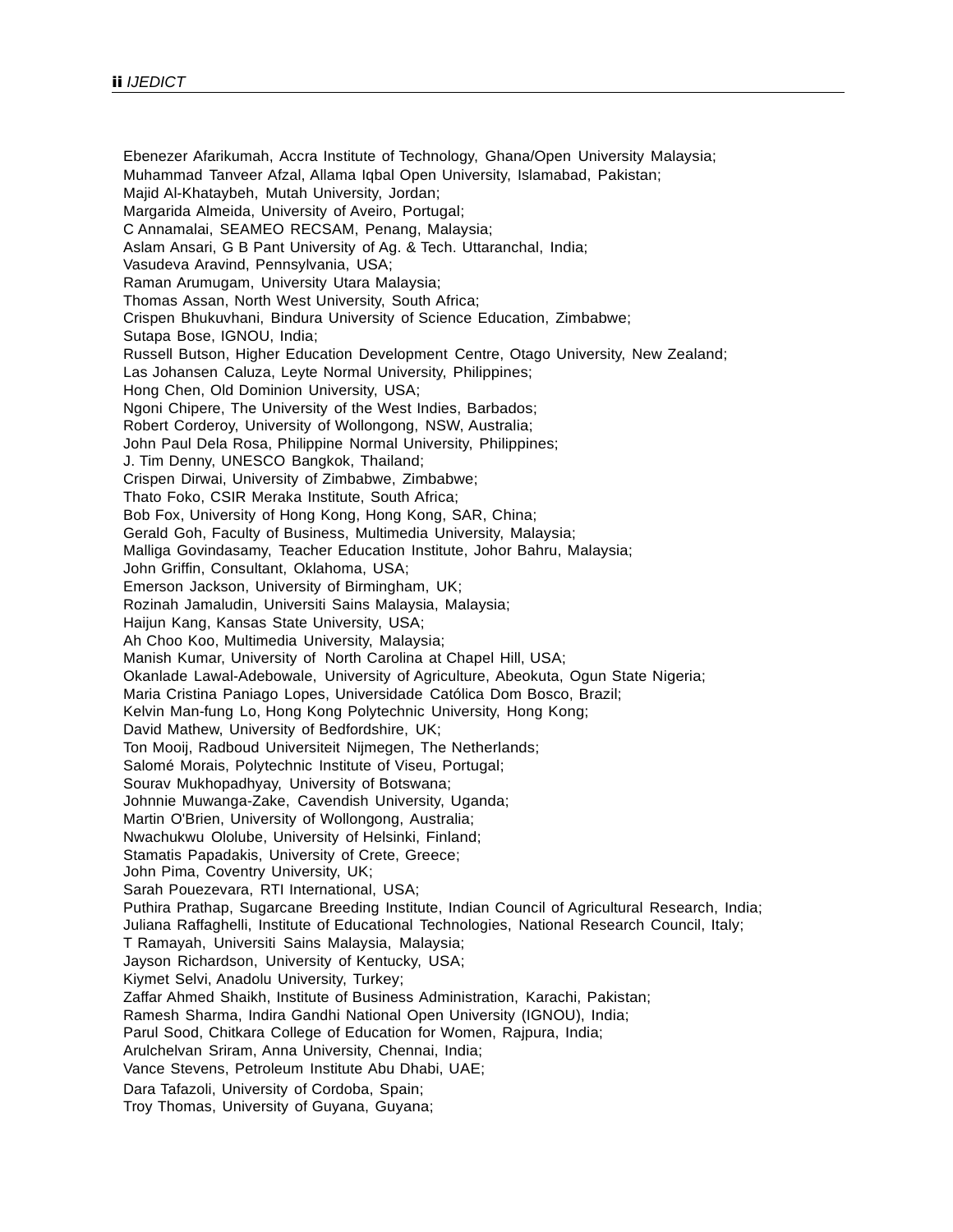Wei Keong Too, The University of Nottingham Malaysia Campus, Malaysia; Sudhir Warier, Reliance Communications Limited, Mumbai, India; Ang Weay, University of Sciences Malaysia (USM), Malaysia; Adam Wong, SPEED, Hong Kong Polytechnic University, Hong Kong; Mingli Xiao, The University of Toledo, USA; Yume Yamaguchi, Japan; Omariba Zachary, Egerton University, Kenya; Pär-Ola Zander, Aalborg University, Denmark; Inga Žilinskienė, Mykolas Romeris University, Lithuania; Leonardo Parisi, IFRN, Rio Grande do Norte, Brazil; Ekta Sinha, G. Saraf College, University of Mumbai, India; Milan Kubiatko, University of Zilina, Slovakia; Kerwin A. Livingstone, Independent Researcher, Guyana; Hassan El-Meligy, Senior Consultant and ICT Expert, Egypt; Rakhi Chitnis, SSRVM, INDORE, India Avanelle Joseph-Edwards, The UWI Open Campus, Trinidad Nicole Welsh, The UWI Open Campus, Grenada

#### **Copyeditor:**

Denise Gaspard-Richards, The University of the West Indies, Open Campus, Trinidad and Tobago

#### **Layout Editor and Proofreader:**

Pauline Osbourne, The University of the West Indies, Open Campus, Jamaica

#### **Technical Support:**

Reeve Ramharry, The University of the West Indies, Trinidad & Tobago, West Indies.

#### **Open Access Policy**

This journal provides open access to all its content on the principle that making research freely available to the public supports a greater global exchange of knowledge. Such access is associated with increased readership and increased citation of an author's work. For more information on this approach, see the Public Knowledge Project, which has designed this system to improve the scholarly and public quality of research.

#### **Archiving**

This journal utilizes the LOCKSS system to create a distributed archiving system among participating libraries and permits those libraries to create permanent archives of the journal for purposes of preservation and restoration.

#### **Publication Frequency**

There will be three issues of IJEDICT per year, plus occasional special issues.

#### **Publication Classification Details**

*Key title:* International journal of education and development using information and communication technology

*Abbreviated key title:* Int. j. educ. dev. using inf. commun. technol.

**ISSN:** 1814-0556

### **Copyright Notice**

Copyright for articles published in this journal is retained by the authors, with first publication rights granted to the journal. By virtue of their appearance in this open access journal, articles are free to use, with proper attribution, in educational and other non-commercial settings.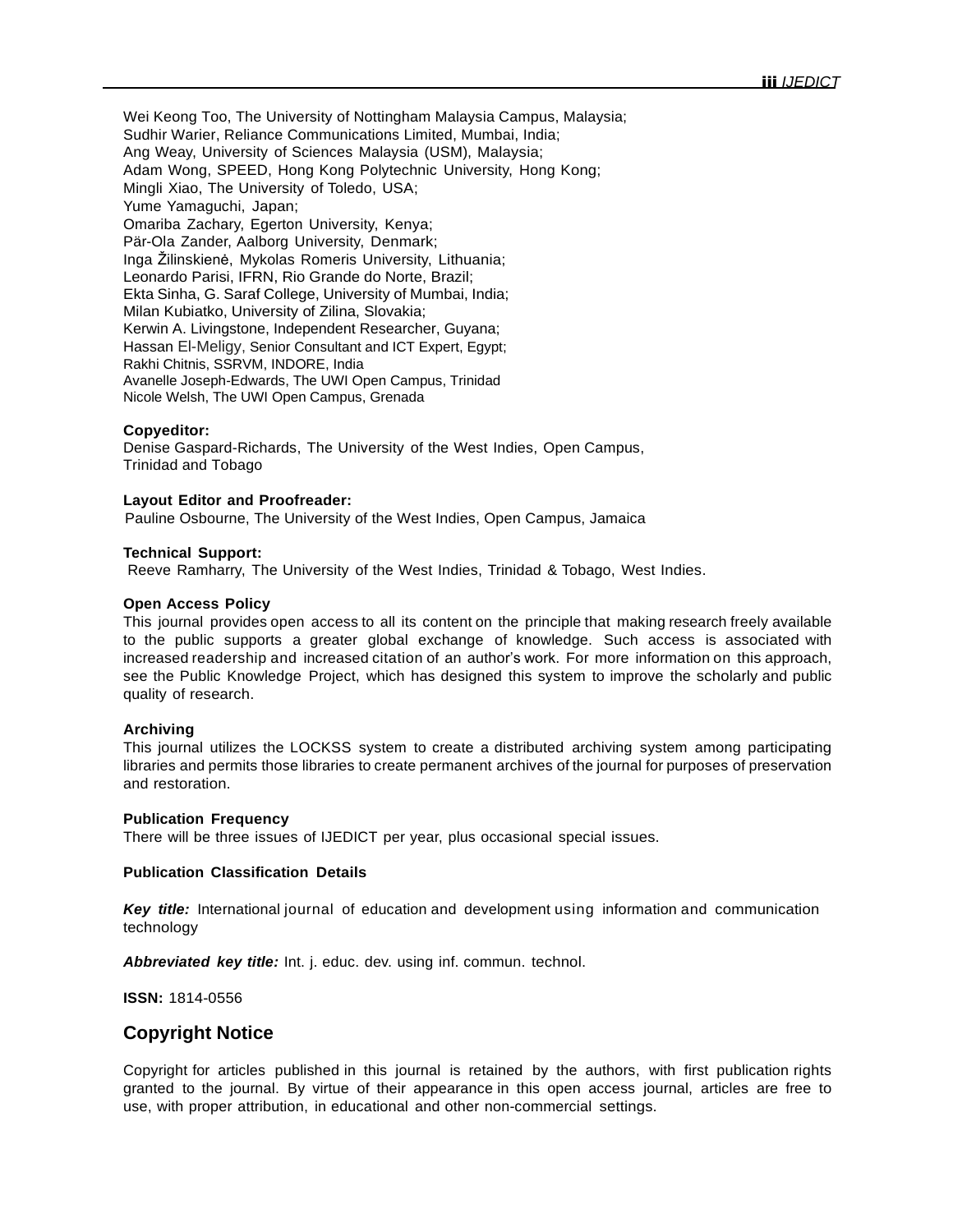### **Privacy Statement**

The names and email addresses entered in this journal site will be used exclusively for the stated purposes of this journal and will not be made available for any other purpose or to any other party.

## **Principal Contact and Mailing Address**

Dr. Denise Gaspard-Richards Chief Editor, IJEDICT The University of the West Indies Open Campus Esmond D. Ramesar Centre, Chaguanas, Trinidad and Tobago, West Indies Email: denise.gaspard-richards@open.uwi.edu